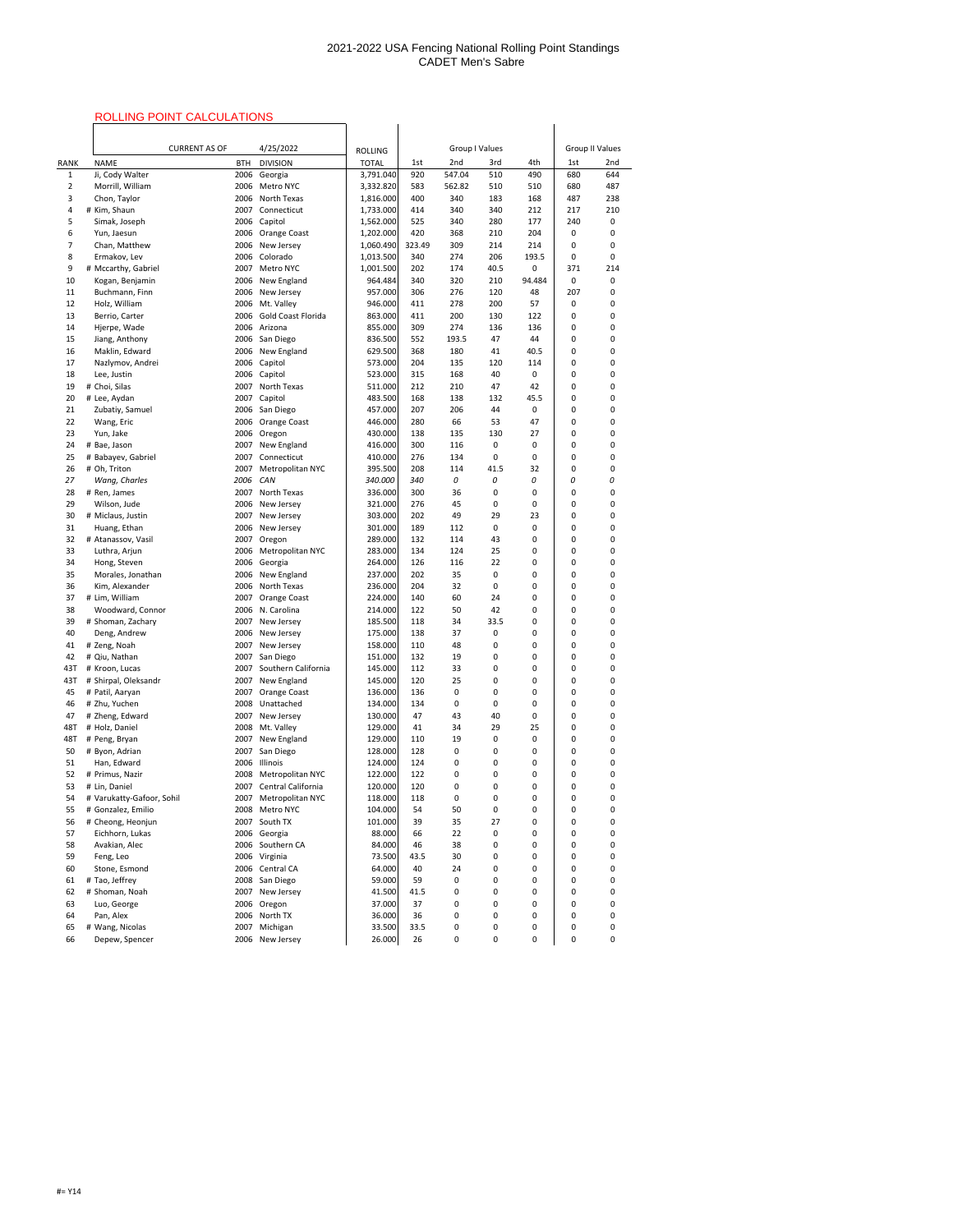| <b>DOMESTIC - CADET</b>             | 4/25/2022<br>as of: |             |                  |                   |              |            |                  |            |  |  |
|-------------------------------------|---------------------|-------------|------------------|-------------------|--------------|------------|------------------|------------|--|--|
| Points for 33-64 for events GE 160  | CDT-OCT             | 2021        | CDT - DEC        | 2021              | CDT - JOs    | 2022       | <b>CDT - APR</b> | 2022       |  |  |
|                                     | <b>PLACE</b>        | <b>PTS</b>  | <b>PLACE</b>     | <b>PTS</b>        | <b>PLACE</b> | <b>PTS</b> | <b>PLACE</b>     | <b>PTS</b> |  |  |
| Ji, Cody Walter                     | 1                   | 400         | np               | $\mathbf 0$       | 5            | 280        | np               | 0          |  |  |
| Morrill, William                    | 5                   | 280         | 17               | 140               | 24           | 126        | np               | 0          |  |  |
| Chon, Taylor                        | 3                   | 340         | 29               | 116               | 131          | 0          | $\mathbf 1$      | 400        |  |  |
| Kim, Shaun                          | 17                  | 140         | 3                | 340               | 10           | 212        | 3                | 340        |  |  |
| Simak, Joseph                       | 127                 | 0           | 5                | 280               | 3            | 340        | np               | 0          |  |  |
| Yun, Jaesun                         | 28                  | 118         | 11               | 210               | 14           | 204        | $\overline{2}$   | 368        |  |  |
| Chan, Matthew<br>Ermakov, Lev       | 16<br>13            | 200<br>206  | 9<br>55.5        | 214<br>27.5       | 32<br>8      | 110<br>274 | 9<br>3           | 214<br>340 |  |  |
| Mccarthy, Gabriel                   | 42.5                | 40.5        | 15               | 202               | 74           | 0          | 51               | 0          |  |  |
| Kogan, Benjamin                     | 40                  | 43          | 123              | $\pmb{0}$         | 3            | 340        | 11               | 210        |  |  |
| Buchmann, Finn                      | 54.5                | 28.5        | 27               | 120               | 52           | 31         | $\overline{7}$   | 276        |  |  |
| Holz, William                       | 117                 | 0           | 44               | 39                | 16           | 200        | 6                | 278        |  |  |
| Berrio, Carter                      | 54.5                | 28.5        | 22               | 130               | 26           | 122        | 16               | 200        |  |  |
| Hjerpe, Wade                        | 19                  | 136         | 19               | 136               | 31           | 112        | 8                | 274        |  |  |
| Jiang, Anthony                      | 36                  | 47          | 39               | 44                | 46           | 37         | 46               | 0          |  |  |
| Maklin, Edward                      | 42.5                | 40.5        | 42               | 41                | 2            | 368        | 41               | 0          |  |  |
| Nazlymov, Andrei<br>Lee, Justin     | 27<br>89            | 120<br>0    | 124<br>43        | $\mathbf 0$<br>40 | 19.5<br>75   | 135<br>0   | 30<br>33         | 114<br>0   |  |  |
| Choi, Silas                         | np                  | 0           | 41               | 42                | 11           | 210        | 10               | 212        |  |  |
| Lee, Aydan                          | 37.5                | 45.5        | 21               | 132               | 48           | 35         | 18               | 138        |  |  |
| Zubatiy, Samuel                     | np                  | 0           | np               | 0                 | 39           | 44         | 13               | 206        |  |  |
| Wang, Eric                          | 82                  | 0           | 36               | 47                | 43           | 40         | 5                | 280        |  |  |
| Yun, Jake                           | 56                  | 27          | 18               | 138               | 19.5         | 135        | 22               | 130        |  |  |
| Bae, Jason                          | 92                  | 0           | np               | $\pmb{0}$         | 176.5        | 0          | 29               | 116        |  |  |
| Babayev, Gabriel                    | 20                  | 134         | $\boldsymbol{7}$ | 276               | 84.33        | 0          | 42               | 0          |  |  |
| Oh, Triton                          | 61<br>95            | 22          | 51<br>3          | 32                | 30           | 114        | 12               | 208        |  |  |
| Wang, Charles<br>Ren, James         | 128                 | 0<br>0      | 47               | 340<br>36         | np<br>np     | 0<br>0     | np<br>np         | 0<br>0     |  |  |
| Wilson, Jude                        | 72                  | 0           | 38               | 45                | 7            | 276        | np               | 0          |  |  |
| Miclaus, Justin                     | 34                  | 49          | 60               | 23                | 54           | 29         | 15               | 202        |  |  |
| Huang, Ethan                        | 31                  | 112         | 74               | $\mathbf 0$       | 103          | 0          | 66               | 0          |  |  |
| Atanassov, Vasil                    | np                  | 0           | 30               | 114               | 160.33       | 0          | 21               | 132        |  |  |
| Luthra, Arjun                       | np                  | 0           | 20               | 134               | 58           | 25         | 25               | 124        |  |  |
| Hong, Steven                        | 29                  | 116         | 92               | $\pmb{0}$         | 61           | 22         | 24               | 126        |  |  |
| Morales, Jonathan                   | np                  | 0           | 48               | 35                | 15           | 202        | np               | 0          |  |  |
| Kim, Alexander<br>Lim, William      | 123<br>83           | 0<br>0      | 78<br>152        | 0<br>$\pmb{0}$    | 51<br>59     | 32<br>24   | 14<br>17         | 204<br>140 |  |  |
| Woodward, Connor                    | 41                  | 42          | 26               | 122               | np           | 0          | 39               | 0          |  |  |
| Shoman, Zachary                     | 49.5                | 33.5        | 49               | 34                | 28           | 118        | 76               | 0          |  |  |
| Deng, Andrew                        | 46                  | 37          | 104              | 0                 | 18           | 138        | 42               | 0          |  |  |
| Zeng, Noah                          | 35                  | 48          | 81.5             | 0                 | 87.5         | 0          | 32               | 110        |  |  |
| Qiu, Nathan                         | 21                  | 132         | 107              | $\pmb{0}$         | 64           | 19         | 69               | 0          |  |  |
| Kroon, Lucas                        | 81                  | 0           | 50               | 33                | 87.5         | 0          | 31               | 112        |  |  |
| Shirpal, Oleksandr                  | 65                  | 0           | 58               | 25                | 27           | 120        | 45               | 0          |  |  |
| Patil, Aaryan<br>Zhu, Yuchen        | 69<br>np            | 0<br>0      | np               | 0<br>$\pmb{0}$    | 68           | 0<br>0     | 19<br>20         | 136<br>134 |  |  |
| Zheng, Edward                       | 103                 | 0           | np<br>71         | 0                 | np<br>40     | 43         | 35               | 0          |  |  |
| Holz, Daniel                        | 58                  | 25          | 54               | 29                | 49           | 34         | 47               | 0          |  |  |
| Peng, Bryan                         | 32                  | 110         | 64               | 19                | np           | 0          | 50               | 0          |  |  |
| Byon, Adrian                        | np                  | 0           | np               | 0                 | 129          | 0          | 23               | 128        |  |  |
| Han, Edward                         | 150                 | 0           | 25               | 124               | 137          | 0          | 100              | $\pmb{0}$  |  |  |
| Primus, Nazir                       | np                  | 0           | np               | 0                 | np           | 0          | 26               | 122        |  |  |
| Lin, Daniel                         | 73.5                | 0           | 79               | 0                 | 70           | 0          | 27               | 120        |  |  |
| Varukatty-Gafoor, Sohil             | 85<br>33            | 0           | np               | 0                 | np           | 0          | 28<br>53         | 118        |  |  |
| Gonzalez, Emilio<br>Cheong, Heonjun | 48                  | 50<br>35    | np<br>85         | 0<br>$\pmb{0}$    | np<br>56     | 0<br>27    | 61               | 0<br>0     |  |  |
| Eichhorn, Lukas                     | 115.5               | $\Omega$    | 61               | 22                | 123          | 0          | np               | 0          |  |  |
| Avakian, Alec                       | 45                  | 38          | 108              | 0                 | 71           | 0          | 37               | 0          |  |  |
| Feng, Leo                           | np                  | $\mathbf 0$ | np               | 0                 | 53           | 30         | 38               | 0          |  |  |
| Stone, Esmond                       | 59                  | 24          | np               | 0                 | 79           | 0          | 60               | 0          |  |  |
| Tao, Jeffrey                        | 138                 | 0           | np               | 0                 | 100          | 0          | 67               | 0          |  |  |
| Shoman, Noah                        | 70                  | 0           | 67               | 0                 | 41.5         | 41.5       | 49               | 0          |  |  |
| Luo, George                         | np                  | 0           | 46               | 37                | np           | 0          | 34               | 0          |  |  |
| Pan, Alex<br>Wang, Nicolas          | 84<br>49.5          | 0<br>33.5   | 89<br>97         | 0<br>0            | 47<br>76     | 36<br>0    | 58<br>90         | 0          |  |  |
| Depew, Spencer                      | 57                  | 26          | 120              | 0                 | 178          | 0          | 96               | 0<br>0     |  |  |
|                                     |                     |             |                  |                   |              |            |                  |            |  |  |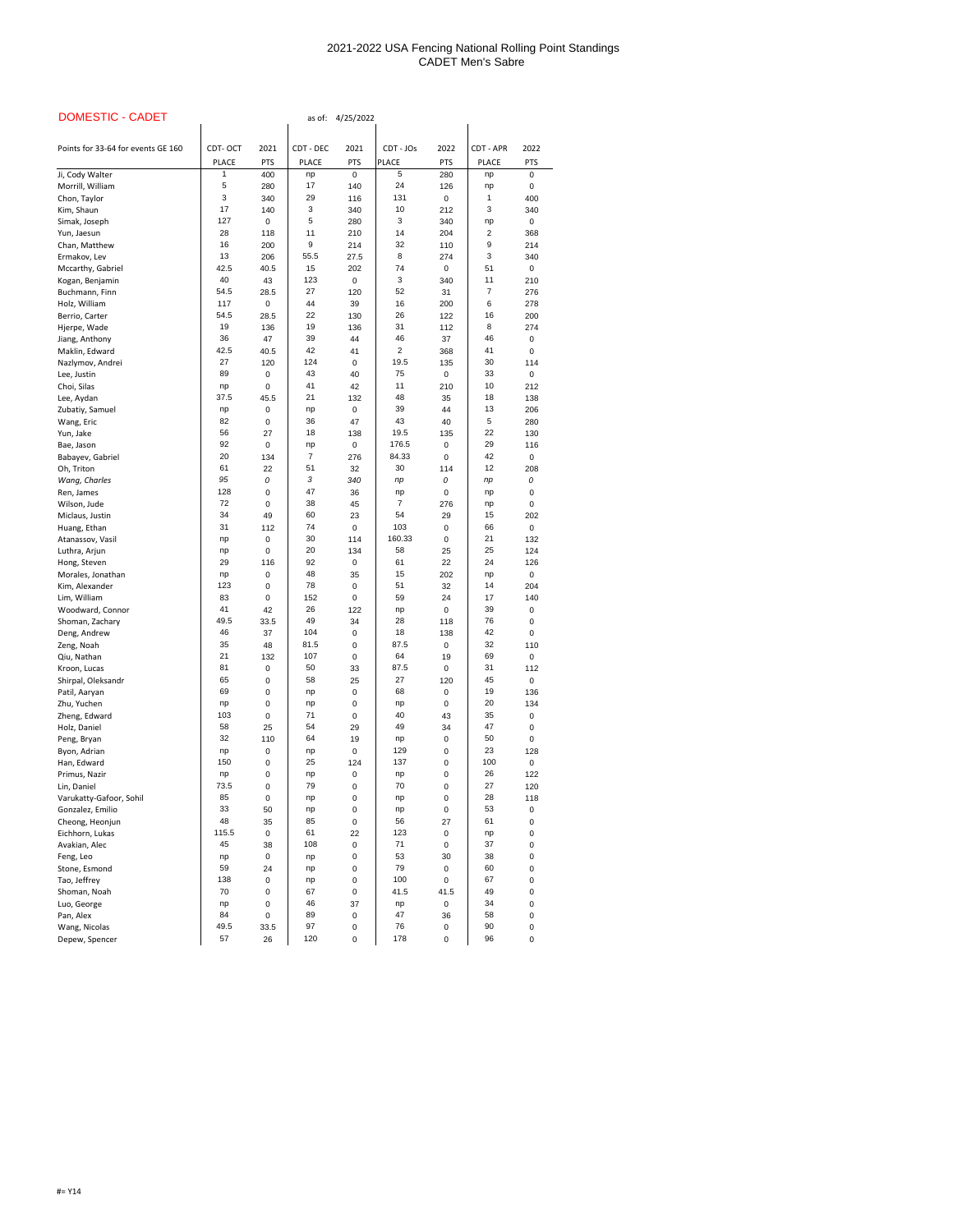| <b>DOMESTIC - JUNIOR</b>         |              |                             | as of:          | 4/25/2022                       |              |              |                |                   |
|----------------------------------|--------------|-----------------------------|-----------------|---------------------------------|--------------|--------------|----------------|-------------------|
| Points for 33-64 for events GE   |              |                             |                 |                                 |              |              |                |                   |
| 160                              | JR - DEC     | 2021                        | <b>JR - JAN</b> | 2022                            | JR - JOs     | 2022         | <b>JR-APR</b>  | 2022              |
|                                  | <b>PLACE</b> | <b>PTS</b>                  | <b>PLACE</b>    | <b>PTS</b>                      | <b>PLACE</b> | <b>PTS</b>   | <b>PLACE</b>   | <b>PTS</b>        |
| Ji, Cody Walter                  | 11           | 315                         | 7               | 414                             | 24           | 189          | 3              | 510               |
| Morrill, William                 | 41<br>100    | 62                          | 3<br>31         | 510                             | 47<br>26     | 56           | 3<br>51        | 510               |
| Chon, Taylor<br>Kim, Shaun       | 105          | $\mathbf{0}$<br>$\mathbf 0$ | 81              | 168<br>$\mathbf 0$              | 7            | 183<br>414   | 21             | 52<br>198         |
| Simak, Joseph                    | 42           | 61                          | np              | 0                               | 28           | 177          | 100            | $\mathbf{0}$      |
| Yun, Jaesun                      | 45           | 58                          | np              | $\mathbf 0$                     | 5            | 420          | 47             | 56                |
| Chan, Matthew                    | 110          | $\mathbf 0$                 | 92              | 0                               | 13           | 309          | 38             | 65                |
| Ermakov, Lev                     | 132          | $\mathbf 0$                 | 118             | 0                               | 22.5         | 193.5        | 91             | 0                 |
| Mccarthy, Gabriel                | 29           | 174                         | 171             | $\mathbf 0$                     | 172          | 0            | 148            | $\mathbf{0}$      |
| Kogan, Benjamin                  | 48           | 55                          | 88              | 0                               | 71           | 0            | np             | 0                 |
| Buchmann, Finn                   | 55<br>108    | 48                          | np<br>84.5      | $\mathbf 0$                     | 14           | 306          | 92<br>46       | $\Omega$          |
| Holz, William<br>Berrio, Carter  | 130          | $\pmb{0}$<br>$\mathbf 0$    | 142.5           | 0<br>$\mathbf 0$                | 8<br>36      | 411<br>67    | 8              | 57<br>411         |
| Hjerpe, Wade                     | 85           | 0                           | np              | $\boldsymbol{0}$                | 40.5         | 62.5         | 13             | 309               |
| Jiang, Anthony                   | 77.5         | $\mathbf{0}$                | 75              | $\mathbf 0$                     | 22.5         | 193.5        | $\overline{2}$ | 552               |
| Maklin, Edward                   | 86           | $\mathbf{0}$                | 96              | $\mathbf{0}$                    | 27           | 180          | 77             | $\mathbf{0}$      |
| Nazlymov, Andrei                 | 70           | $\bf{0}$                    | 19              | 204                             | 54           | 49           | 69             | $\bf{0}$          |
| Lee, Justin                      | 31           | 168                         | 87              | $\mathbf 0$                     | 67           | $\mathbf 0$  | 11             | 315               |
| Choi, Silas                      | 89.5         | $\mathbf{0}$                | np              | 0                               | np           | 0            | 56             | 47                |
| Lee, Aydan                       | 149          | $\mathbf{0}$                | 90              | $\mathbf 0$                     | np           | 0            | 31             | 168               |
| Zubatiy, Samuel                  | np<br>37     | $\mathbf 0$<br>66           | 112             | 0                               | 18<br>50     | 207<br>53    | np<br>129      | $\mathbf 0$       |
| Wang, Eric<br>Yun, Jake          | 102          | $\mathbf 0$                 | np<br>83        | 0<br>$\mathbf 0$                | np           | $\mathbf 0$  | 65             | 0<br>$\Omega$     |
| Bae, Jason                       | np           | $\mathbf 0$                 | np              | 0                               | 84           | 0            | 16             | 300               |
| Babayev, Gabriel                 | 119          | 0                           | np              | $\boldsymbol{0}$                | 77           | 0            | 89             | $\mathbf 0$       |
| Oh, Triton                       | 127          | $\mathbf 0$                 | np              | $\mathbf 0$                     | 61.5         | 41.5         | 96             | $\bf{0}$          |
| Wang, Charles                    | 89.5         | 0                           | np              | 0                               | np           | 0            | np             | 0                 |
| Ren, James                       | 166          | 0                           | 16              | 300                             | np           | 0            | np             | 0                 |
| Wilson, Jude                     | 116          | 0                           | np              | $\mathbf 0$                     | 69.5         | 0            | np             | 0                 |
| Miclaus, Justin                  | 131<br>88    | $\mathbf{0}$<br>$\mathbf 0$ | np              | 0<br>$\mathbf 0$                | np<br>90     | 0<br>0       | 140<br>24      | 0<br>189          |
| Huang, Ethan<br>Atanassov, Vasil | 60           | 43                          | np<br>128       | 0                               | 79           | 0            | 134            | $\mathbf{0}$      |
| Luthra, Arjun                    | 106          | $\bf{0}$                    | np              | 0                               | 114          | 0            | <b>DNF</b>     | 0                 |
| Hong, Steven                     | 163          | $\mathbf{0}$                | 155.5           | $\mathbf 0$                     | 120          | 0            | 75             | 0                 |
| Morales, Jonathan                | 208.5        | $\mathbf 0$                 | np              | $\mathbf 0$                     | 124          | 0            | np             | 0                 |
| Kim, Alexander                   | 146          | $\mathbf 0$                 | np              | 0                               | np           | 0            | 133            | $\mathbf{0}$      |
| Lim, William                     | 120          | $\mathbf{0}$                | 133.5           | $\mathbf 0$                     | 158          | 0            | 43             | 60                |
| Woodward, Connor                 | 103          | $\bf{0}$                    | 124             | 0                               | np<br>94     | 0            | 53             | 50                |
| Shoman, Zachary<br>Deng, Andrew  | 171<br>150   | $\mathbf{0}$<br>0           | np<br>np        | $\mathbf 0$<br>0                | 117          | 0<br>0       | 102<br>66      | $\mathbf{0}$<br>0 |
| Zeng, Noah                       | 117          | $\mathbf{0}$                | np              | $\mathbf 0$                     | 174          | 0            | 97             | 0                 |
| Qiu, Nathan                      | 204          | $\mathbf{0}$                | 103             | $\mathbf 0$                     | 144          | 0            | 112            | 0                 |
| Kroon, Lucas                     | 122          | 0                           | 144             | 0                               | 202          | 0            | 115            | 0                 |
| Shirpal, Oleksandr               | 173          | $\mathbf{0}$                | 98.5            | $\mathbf 0$                     | 162          | 0            | 146            | 0                 |
| Patil, Aaryan                    | np           | $\bf{0}$                    | np              | 0                               | 125          | 0            | 93             | 0                 |
| Zhu, Yuchen                      | np           | $\mathbf{0}$                | np              | 0                               | np           | 0            | 141            | $\Omega$          |
| Zheng, Edward                    | 56<br>156    | 47                          | np<br>84.5      | 0                               | 92<br>101.5  | 0            | 63<br>62       | 40                |
| Holz, Daniel<br>Peng, Bryan      | 218          | $\mathbf 0$<br>$\mathbf{0}$ | np              | 0<br>$\mathbf{0}$               | np           | 0<br>0       | 199            | 41<br>0           |
| Byon, Adrian                     | np           | $\bf{0}$                    | np              | 0                               | 171          | 0            | 214            | 0                 |
| Han, Edward                      | 168          | $\mathbf{0}$                | np              | $\mathbf 0$                     | 191          | 0            | 131            | 0                 |
| Primus, Nazir                    | np           | 0                           | np              | 0                               | np           | 0            | 105            | 0                 |
| Lin, Daniel                      | 188          | $\mathbf{0}$                | 130             | $\mathbf 0$                     | 143          | 0            | 108            | 0                 |
| Varukatty-Gafoor, Sohil          | np           | 0                           | np              | 0                               | np           | 0            | np             | $\Omega$          |
| Gonzalez, Emilio                 | np           | 0                           | np              | 0                               | np           | 0            | 49             | 54                |
| Cheong, Heonjun                  | 74           | 0                           | np              | 0                               | 133          | 0            | 64             | 39                |
| Eichhorn, Lukas                  | 145<br>147   | $\mathbf 0$<br>$\mathbf{0}$ | 93<br>86        | $\mathbf 0$                     | 37<br>157    | 66<br>0      | np<br>57       | $\bf{0}$<br>46    |
| Avakian, Alec<br>Feng, Leo       | np           | $\bf{0}$                    | np              | $\boldsymbol{0}$<br>$\mathbf 0$ | 59.5         | 43.5         | 87             | $\mathbf 0$       |
| Stone, Esmond                    | np           | 0                           | 63              | 40                              | 115          | 0            | 81             | $\mathbf{0}$      |
| Tao, Jeffrey                     | np           | $\mathbf{0}$                | 164             | $\mathbf 0$                     | np           | 0            | 44             | 59                |
| Shoman, Noah                     | 136          | $\mathbf{0}$                | np              | 0                               | 88           | $\mathbf{0}$ | 153            | 0                 |
| Luo, George                      | 197          | $\mathbf{0}$                | 120.5           | $\mathbf{0}$                    | np           | $\mathbf{0}$ | 138            | 0                 |
| Pan, Alex                        | 160          | $\bf{0}$                    | np              | $\boldsymbol{0}$                | 99           | 0            | 171            | 0                 |
| Wang, Nicolas                    | 153.5        | $\mathbf 0$                 | 136             | $\mathbf 0$                     | 150          | 0            | 203            | $\Omega$          |
| Depew, Spencer                   | 99           | $\bf{0}$                    | np              | $\bf{0}$                        | 161          | 0            | 165            | $\pmb{0}$         |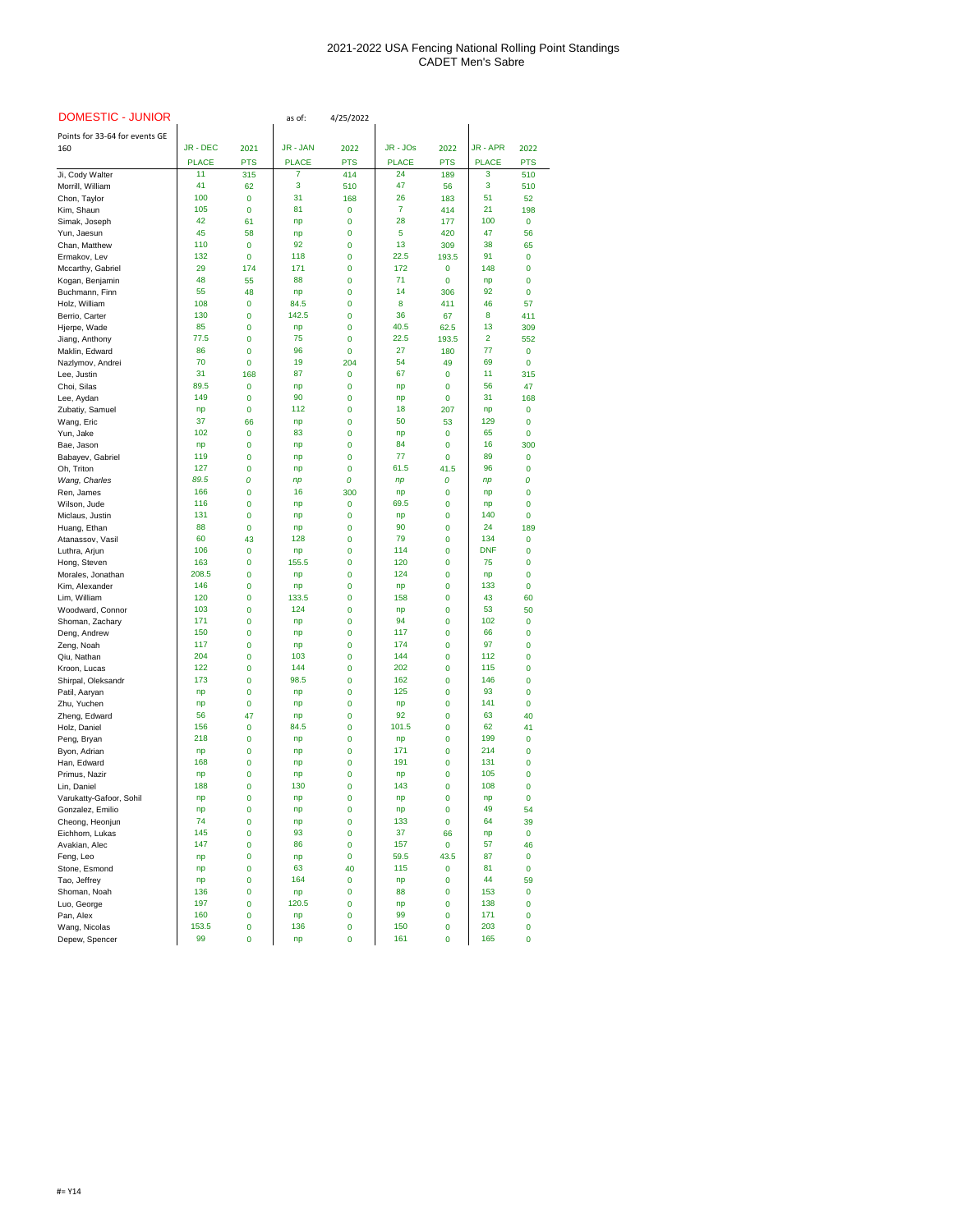| <b>DOMESTIC - DIVISION</b>             | as of:             | 4/25/2022            |                    |                              |                    |                      |                                |                                  |
|----------------------------------------|--------------------|----------------------|--------------------|------------------------------|--------------------|----------------------|--------------------------------|----------------------------------|
| Points for 33-64 for events GE         | <b>DVI - OCT</b>   |                      | <b>DVI - DEC</b>   |                              | <b>DVI - JAN</b>   |                      | <b>DVI - APR</b>               |                                  |
| 160                                    | SF=1.052           | 2021                 | $SF=1.1$           | 2021                         | SF=1.027           | 2022                 | $SF = 1$                       | 2022                             |
| Ji, Cody Walter                        | <b>PLACE</b><br>12 | <b>PTS</b><br>547.04 | <b>PLACE</b><br>65 | <b>PTS</b><br>$\overline{0}$ | <b>PLACE</b><br>29 | <b>PTS</b><br>297.83 | <b>PLACE</b><br>$\overline{2}$ | <b>PTS</b><br>920                |
| Morrill, William                       | 9                  | 562.82               | 10                 | 583                          | 69                 | $\mathbf 0$          | 14                             | 510                              |
| Chon, Taylor                           | 76                 | 0                    | np                 | 0                            | 83                 | 0                    | 90                             | $\mathbf 0$                      |
| Kim, Shaun                             | np                 | $\boldsymbol{0}$     | np                 | 0                            | 43                 | 92.43                | 38                             | $\mathbf 0$                      |
| Simak, Joseph                          | 41                 | $\mathbf 0$          | np                 | 0                            | np                 | 0                    | 11                             | 525                              |
| Yun, Jaesun                            | 93                 | $\mathbf 0$          | 72                 | 0                            | np                 | 0                    | np                             | $\mathbf 0$                      |
| Chan, Matthew                          | 25.5               | 323.49               | 48<br>142          | 0                            | 127.5<br>146       | 0                    | 45                             | 0                                |
| Ermakov, Lev<br>Mccarthy, Gabriel      | 71<br>np           | $\mathbf 0$<br>0     | np                 | $\mathbf{0}$<br>0            | np                 | 0<br>0               | 94<br>96.5                     | $\overline{0}$<br>$\overline{0}$ |
| Kogan, Benjamin                        | 114                | 0                    | 126                | 0                            | 41                 | 94.484               | 23                             | 320                              |
| Buchmann, Finn                         | np                 | $\mathbf 0$          | np                 | 0                            | np                 | $\mathbf 0$          | np                             | $\mathbf 0$                      |
| Holz, William                          | 126                | 0                    | 95                 | 0                            | 113                | 0                    | 84                             | 0                                |
| Berrio, Carter                         | 101.5              | 0                    | 148                | $\mathbf 0$                  | 77.5               | 0                    | 82                             | $\mathbf{0}$                     |
| Hjerpe, Wade                           | np                 | 0                    | np                 | 0                            | np                 | 0                    | 72                             | 0                                |
| Jiang, Anthony<br>Maklin, Edward       | 100<br>143         | 0<br>0               | 80<br>53.5         | 0<br>$\pmb{0}$               | 75<br>165.5        | 0<br>0               | 88<br>76                       | 0<br>0                           |
| Nazlymov, Andrei                       | np                 | 0                    | 125                | 0                            | 89                 | 0                    | 85                             | $\Omega$                         |
| Lee, Justin                            | np                 | 0                    | np                 | 0                            | np                 | 0                    | 54                             | $\Omega$                         |
| Choi, Silas                            | np                 | 0                    | np                 | 0                            | np                 | $\mathbf{0}$         | np                             | 0                                |
| Lee, Aydan                             | np                 | 0                    | np                 | 0                            | 140                | 0                    | np                             | 0                                |
| Zubatiy, Samuel                        | np                 | 0                    | np                 | 0                            | 81                 | 0                    | 39                             | 0                                |
| Wang, Eric                             | 62                 | 0                    | 113                | $\mathbf 0$                  | np                 | 0                    | 73.5                           | 0                                |
| Yun, Jake<br>Bae, Jason                | 109.5<br>np        | 0<br>0               | 107<br>np          | 0<br>0                       | 145<br>np          | 0<br>0               | 102<br>np                      | 0<br>0                           |
| Babayev, Gabriel                       | np                 | $\boldsymbol{0}$     | np                 | $\pmb{0}$                    | np                 | 0                    | np                             | 0                                |
| Oh, Triton                             | np                 | $\mathbf{0}$         | np                 | $\mathbf 0$                  | np                 | 0                    | np                             | $\Omega$                         |
| Wang, Charles                          | np                 | 0                    | np                 | 0                            | np                 | 0                    | np                             | 0                                |
| Ren, James                             | np                 | 0                    | np                 | 0                            | np                 | 0                    | np                             | 0                                |
| Wilson, Jude                           | 81                 | 0                    | np                 | $\mathbf 0$                  | np                 | 0                    | np                             | 0                                |
| Miclaus, Justin<br>Huang, Ethan        | np<br>138          | 0                    | np<br>88           | 0<br>0                       | np                 | 0<br>$\mathbf{0}$    | np<br>79                       | 0<br>0                           |
| Atanassov, Vasil                       | np                 | 0<br>0               | 102                | 0                            | np<br>111          | 0                    | np                             | 0                                |
| Luthra, Arjun                          | np                 | 0                    | np                 | 0                            | np                 | 0                    | np                             | 0                                |
| Hong, Steven                           | np                 | 0                    | np                 | 0                            | np                 | 0                    | np                             | 0                                |
| Morales, Jonathan                      | np                 | 0                    | np                 | 0                            | np                 | 0                    | np                             | 0                                |
| Kim, Alexander                         | np                 | $\mathbf 0$          | np                 | 0                            | np                 | 0                    | np                             | 0                                |
| Lim, William                           | np                 | 0                    | np                 | 0                            | np                 | $\mathbf 0$          | np                             | 0                                |
| Woodward, Connor<br>Shoman, Zachary    | 88<br>np           | 0<br>0               | 108<br>np          | 0<br>0                       | 151<br>np          | 0<br>0               | np<br>58                       | 0<br>0                           |
| Deng, Andrew                           | np                 | 0                    | np                 | 0                            | np                 | 0                    | 56                             | 0                                |
| Zeng, Noah                             | np                 | 0                    | np                 | 0                            | np                 | 0                    | 93                             | 0                                |
| Qiu, Nathan                            | np                 | 0                    | np                 | 0                            | 154                | $\mathbf 0$          | 95                             | 0                                |
| Kroon, Lucas                           | np                 | $\mathbf 0$          | np                 | 0                            | np                 | 0                    | np                             | 0                                |
| Shirpal, Oleksandr                     | np                 | 0                    | np                 | 0                            | 156                | 0                    | np                             | 0                                |
| Patil, Aaryan                          | np                 | 0                    | np                 | 0                            | np                 | $\mathbf{0}$         | np                             | 0                                |
| Zhu, Yuchen<br>Zheng, Edward           | np<br>72           | 0<br>0               | np<br>np           | 0<br>0                       | np<br>np           | 0<br>0               | np<br>101                      | 0<br>0                           |
| Holz, Daniel                           | np                 | 0                    | np                 | 0                            | 99                 | 0                    | 91                             | 0                                |
| Peng, Bryan                            | np                 | 0                    | np                 | 0                            | np                 | 0                    | np                             | 0                                |
| Byon, Adrian                           | np                 | 0                    | np                 | 0                            | np                 | 0                    | np                             | 0                                |
| Han, Edward                            | np                 | 0                    | np                 | 0                            | np                 | 0                    | np                             | 0                                |
| Primus, Nazir                          | np                 | 0                    | np                 | 0                            | np                 | 0                    | np                             | 0                                |
| Lin, Daniel<br>Varukatty-Gafoor, Sohil | np<br>np           | 0<br>0               | np<br>np           | 0<br>0                       | np<br>np           | 0<br>0               | np<br>np                       | 0<br>0                           |
| Gonzalez, Emilio                       | np                 | 0                    | np                 | 0                            | np                 | 0                    | np                             | 0                                |
| Cheong, Heonjun                        | np                 | $\mathbf 0$          | np                 | 0                            | np                 | 0                    | np                             | 0                                |
| Eichhorn, Lukas                        | np                 | 0                    | 156                | $\Omega$                     | 109                | 0                    | np                             | $\Omega$                         |
| Avakian, Alec                          | np                 | $\mathbf 0$          | np                 | 0                            | np                 | 0                    | np                             | 0                                |
| Feng, Leo                              | np                 | 0                    | np                 | 0                            | np                 | 0                    | 60                             | 0                                |
| Stone, Esmond                          | np                 | 0                    | np                 | 0                            | 161.5              | $\mathbf{0}$         | 99                             | 0                                |
| Tao, Jeffrey<br>Shoman, Noah           | np<br>np           | 0<br>0               | np<br>np           | 0<br>0                       | np<br>np           | 0<br>0               | np<br>46                       | 0<br>0                           |
| Luo, George                            | np                 | $\mathbf 0$          | np                 | 0                            | 118.5              | $\mathbf 0$          | np                             | 0                                |
| Pan, Alex                              | np                 | 0                    | np                 | 0                            | np                 | 0                    | np                             | 0                                |
| Wang, Nicolas                          | np                 | $\overline{0}$       | np                 | 0                            | np                 | 0                    | 83                             | 0                                |
| Depew, Spencer                         | np                 | $\boldsymbol{0}$     | np                 | 0                            | np                 | 0                    | np                             | 0                                |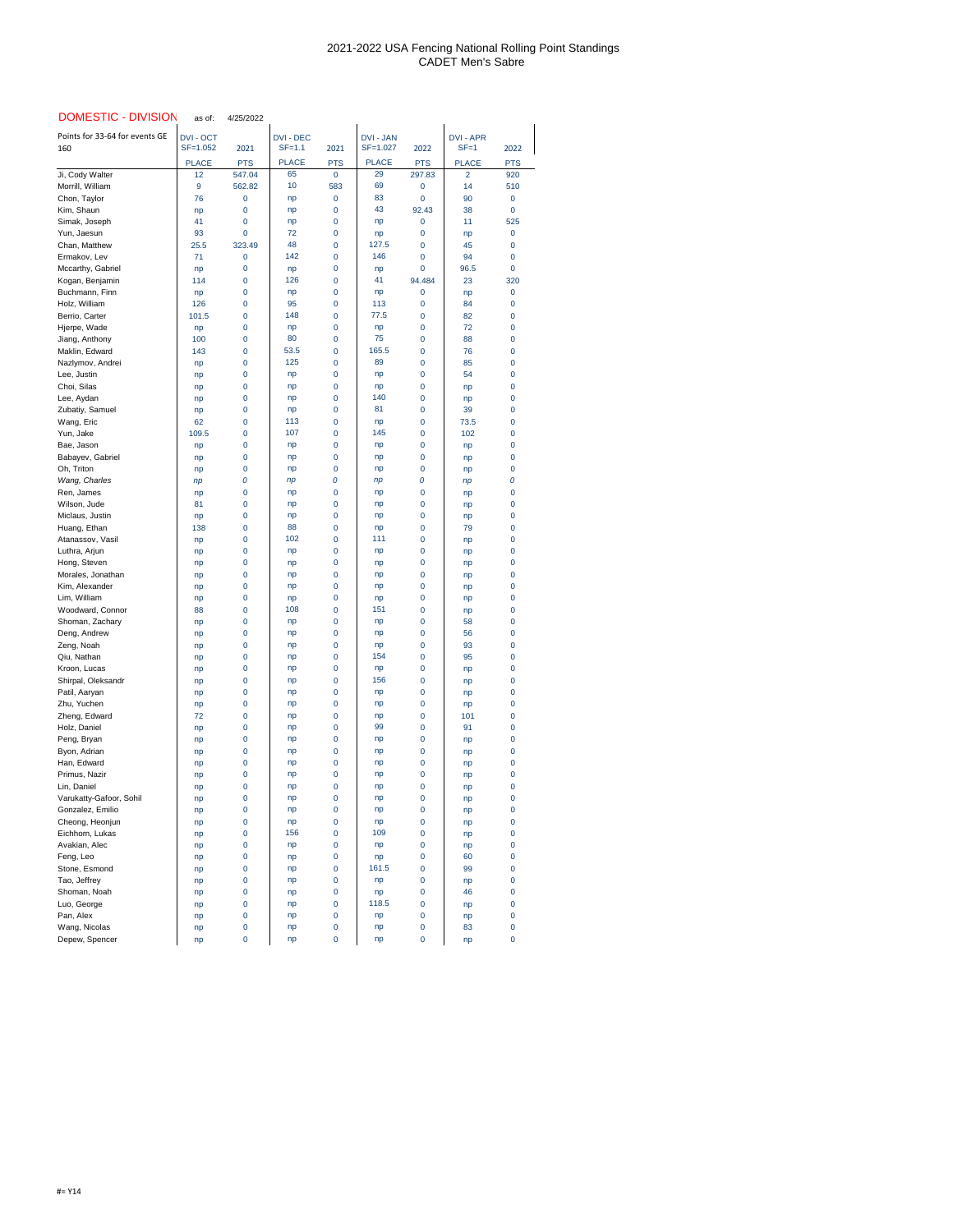| <b>INT'L - CADET</b>                |                                |                   |                   |                   |                   | as of:            | 4/25/2022                  |                   |
|-------------------------------------|--------------------------------|-------------------|-------------------|-------------------|-------------------|-------------------|----------------------------|-------------------|
|                                     |                                |                   |                   |                   | <b>Bucharest</b>  |                   | <b>CDT</b>                 |                   |
| Only top 2 count                    | Sofia BUL                      | 11/28/21          | Meylan FRA        | 1/11/22           | <b>ROM</b>        | 1/29/22           | <b>WORLDS</b>              | 2022              |
| #'s in () = Rolling Pts Only        | <b>PLACE</b><br>$\overline{2}$ | <b>PTS</b><br>644 | <b>PLACE</b><br>5 | <b>PTS</b><br>490 | <b>PLACE</b><br>5 | <b>PTS</b><br>490 | <b>PLACE</b><br>$\sqrt{3}$ | <b>PTS</b><br>680 |
| Ji, Cody Walter<br>Morrill, William | 6                              | 487               | 24                | 221               | 7                 | 483               | 3                          | 680               |
| Chon, Taylor                        | 47                             | 0                 | 6                 | 487               | 19                | 238               | np                         | 0                 |
| Kim, Shaun                          | np                             | 0                 | 25                | 217               | 27                | 210               | np                         | 0                 |
| Simak, Joseph                       | 34                             | 0                 | 18.5              | 240               | np                | 0                 | np                         | 0                 |
| Yun, Jaesun                         | np                             | 0                 | 34                | 0                 | np                | 0                 | np                         | 0                 |
| Chan, Matthew                       | np                             | 0                 | np                | 0                 | np                | 0                 | np                         | 0                 |
| Ermakov, Lev<br>Mccarthy, Gabriel   | np<br>np                       | 0<br>0            | np<br>10          | 0<br>371          | np<br>26          | 0<br>214          | np<br>np                   | 0<br>0            |
| Kogan, Benjamin                     | np                             | 0                 | np                | 0                 | np                | 0                 | np                         | 0                 |
| Buchmann, Finn                      | np                             | 0                 | 28                | 207               | np                | 0                 | np                         | 0                 |
| Holz, William                       | np                             | 0                 | np                | 0                 | np                | 0                 | np                         | 0                 |
| Berrio, Carter                      | np                             | 0                 | np                | 0                 | np                | 0                 | np                         | 0                 |
| Hjerpe, Wade                        | np<br>54                       | 0                 | np<br>33          | 0                 | np                | 0                 | np                         | 0                 |
| Jiang, Anthony<br>Maklin, Edward    | np                             | 0<br>0            | np                | 0<br>0            | np<br>np          | 0<br>0            | np<br>np                   | 0<br>0            |
| Nazlymov, Andrei                    | np                             | 0                 | np                | 0                 | 36                | 0                 | np                         | 0                 |
| Lee, Justin                         | np                             | 0                 | np                | 0                 | np                | 0                 | np                         | 0                 |
| Choi, Silas                         | np                             | 0                 | np                | 0                 | np                | 0                 | np                         | 0                 |
| Lee, Aydan                          | np                             | 0                 | np                | 0                 | np                | 0                 | np                         | 0                 |
| Zubatiy, Samuel                     | np                             | 0                 | np                | 0                 | np                | 0                 | np                         | 0                 |
| Wang, Eric                          | np                             | 0                 | np                | 0                 | np                | 0                 | np                         | 0                 |
| Yun, Jake<br>Bae, Jason             | np<br>np                       | 0<br>0            | np<br>np          | 0<br>0            | np<br>np          | 0<br>0            | np<br>np                   | 0<br>0            |
| Babayev, Gabriel                    | np                             | 0                 | np                | 0                 | 33                | 0                 | np                         | 0                 |
| Oh, Triton                          | np                             | 0                 | np                | 0                 | np                | 0                 | np                         | 0                 |
| Wang, Charles                       | np                             | 0                 | np                | 0                 | np                | 0                 | np                         | 0                 |
| Ren, James                          | np                             | 0                 | np                | 0                 | np                | 0                 | np                         | 0                 |
| Wilson, Jude                        | np                             | 0                 | np                | 0                 | np                | 0                 | np                         | 0                 |
| Miclaus, Justin<br>Huang, Ethan     | np<br>np                       | 0<br>0            | np<br>np          | 0<br>0            | np<br>np          | 0<br>0            | np<br>np                   | 0<br>0            |
| Atanassov, Vasil                    | np                             | 0                 | np                | 0                 | np                | 0                 | np                         | 0                 |
| Luthra, Arjun                       | np                             | 0                 | np                | 0                 | np                | 0                 | np                         | 0                 |
| Hong, Steven                        | np                             | 0                 | np                | 0                 | np                | 0                 | np                         | 0                 |
| Morales, Jonathan                   | np                             | 0                 | np                | 0                 | np                | 0                 | np                         | 0                 |
| Kim, Alexander                      | np                             | 0                 | np                | 0                 | np                | 0                 | np                         | 0                 |
| Lim, William                        | np                             | 0                 | np                | 0                 | np                | 0                 | np                         | 0                 |
| Woodward, Connor<br>Shoman, Zachary | np<br>np                       | 0<br>0            | np<br>np          | 0<br>0            | np<br>np          | 0<br>0            | np<br>np                   | 0<br>0            |
| Deng, Andrew                        | np                             | 0                 | np                | 0                 | np                | 0                 | np                         | 0                 |
| Zeng, Noah                          | np                             | 0                 | np                | 0                 | np                | 0                 | np                         | 0                 |
| Qiu, Nathan                         | np                             | 0                 | np                | 0                 | np                | 0                 | np                         | 0                 |
| Kroon, Lucas                        | np                             | 0                 | np                | 0                 | np                | 0                 | np                         | 0                 |
| Shirpal, Oleksandr                  | np                             | 0                 | np                | 0                 | np                | 0                 | np                         | 0                 |
| Patil, Aaryan<br>Zhu, Yuchen        | np<br>np                       | 0<br>0            | np<br>np          | 0<br>0            | np<br>np          | 0<br>0            | np<br>np                   | 0<br>0            |
| Zheng, Edward                       | np                             | 0                 | np                | 0                 | np                | 0                 | np                         | 0                 |
| Holz, Daniel                        | np                             | 0                 | np                | 0                 | np                | 0                 | np                         | 0                 |
| Peng, Bryan                         | np                             | 0                 | np                | 0                 | np                | 0                 | np                         | 0                 |
| Byon, Adrian                        | np                             | 0                 | np                | 0                 | np                | 0                 | np                         | 0                 |
| Han, Edward                         | np                             | 0                 | np                | 0                 | np                | 0                 | np                         | 0                 |
| Primus, Nazir<br>Lin, Daniel        | np<br>np                       | 0<br>0            | np<br>np          | 0<br>0            | np<br>np          | 0<br>0            | np<br>np                   | 0<br>0            |
| Varukatty-Gafoor, Sohil             | np                             | 0                 | np                | 0                 | np                | 0                 | np                         | 0                 |
| Gonzalez, Emilio                    | np                             | 0                 | np                | 0                 | np                | 0                 | np                         | 0                 |
| Cheong, Heonjun                     | np                             | 0                 | np                | 0                 | np                | 0                 | np                         | 0                 |
| Eichhorn, Lukas                     | np                             | 0                 | np                | 0                 | np                | 0                 | np                         | 0                 |
| Avakian, Alec                       | np                             | 0                 | np                | 0                 | np                | 0                 | np                         | 0                 |
| Feng, Leo                           | np                             | 0                 | np                | 0                 | np                | 0                 | np                         | 0                 |
| Stone, Esmond<br>Tao, Jeffrey       | np<br>np                       | 0<br>0            | np<br>np          | 0<br>0            | np<br>np          | 0<br>0            | np<br>np                   | 0<br>0            |
| Shoman, Noah                        | np                             | 0                 | np                | 0                 | np                | 0                 | np                         | 0                 |
| Luo, George                         | np                             | 0                 | np                | 0                 | np                | 0                 | np                         | 0                 |
| Pan, Alex                           | np                             | 0                 | np                | 0                 | np                | 0                 | np                         | 0                 |
| Wang, Nicolas                       | np                             | 0                 | np                | 0                 | np                | 0                 | np                         | 0                 |
| Depew, Spencer                      | np                             | 0                 | np                | 0                 | np                | 0                 | np                         | $\pmb{0}$         |